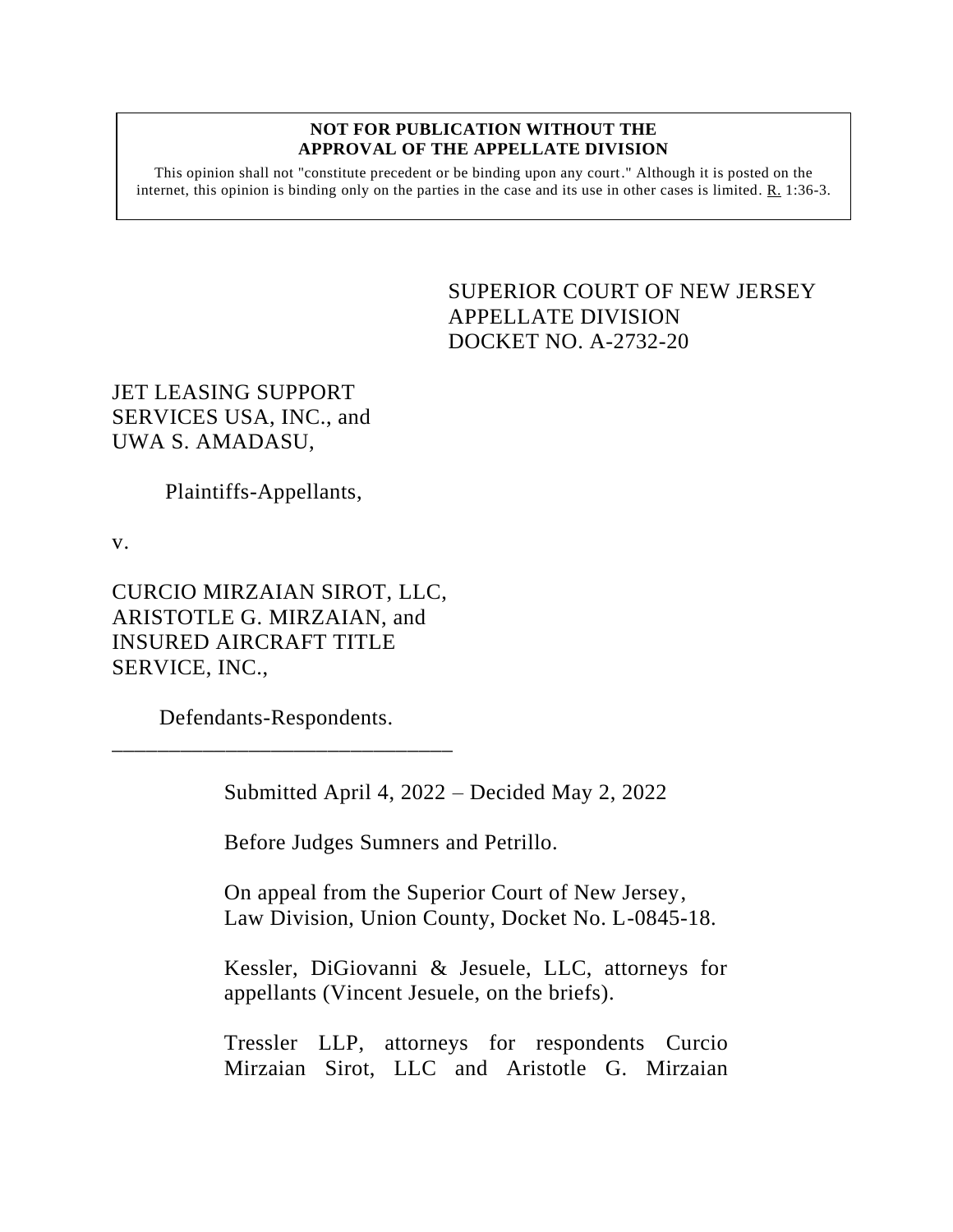(Timothy M. Jabbour and Lauren DiSarno, on the brief).

## PER CURIAM

Plaintiffs Uwa S. Amadasu and Jet Leasing Support Services USA, Inc.  $(Iet Leasing)<sup>1</sup>$  appeal two orders of the Law Division, both dated June 2, 2021, granting summary judgment to defendants Curcio Mirzaian Sirot LLC and Aristole G. Mirzaian, Esq.<sup>2</sup> and denying plaintiffs' cross-motion for summary judgment. Plaintiffs alleged defendants committed legal malpractice and negligence while representing Amadasu's estranged wife, Gloria Asuelimhense, for whom they arranged Federal Aviation Administration (FAA) deregistration of a \$4.6 million jet aircraft owned by Jet Leasing Support Services, USA and Amadasu which supposedly caused damage to plaintiffs. We see no basis for any such claims and find no reason to disturb the trial court's orders. Plaintiffs fail to demonstrate the trial court made any legal error or that there is any factual dispute. We therefore affirm.

<sup>1</sup> Although the record does not support that Amadasu is an employee, shareholder, or owner of Jet Leasing Support Services USA, Inc., he claims it is his "alter ego" and has sued in both his own name and the corporation's name.

 $2$  Defendants are a law firm and one of its partners respectively.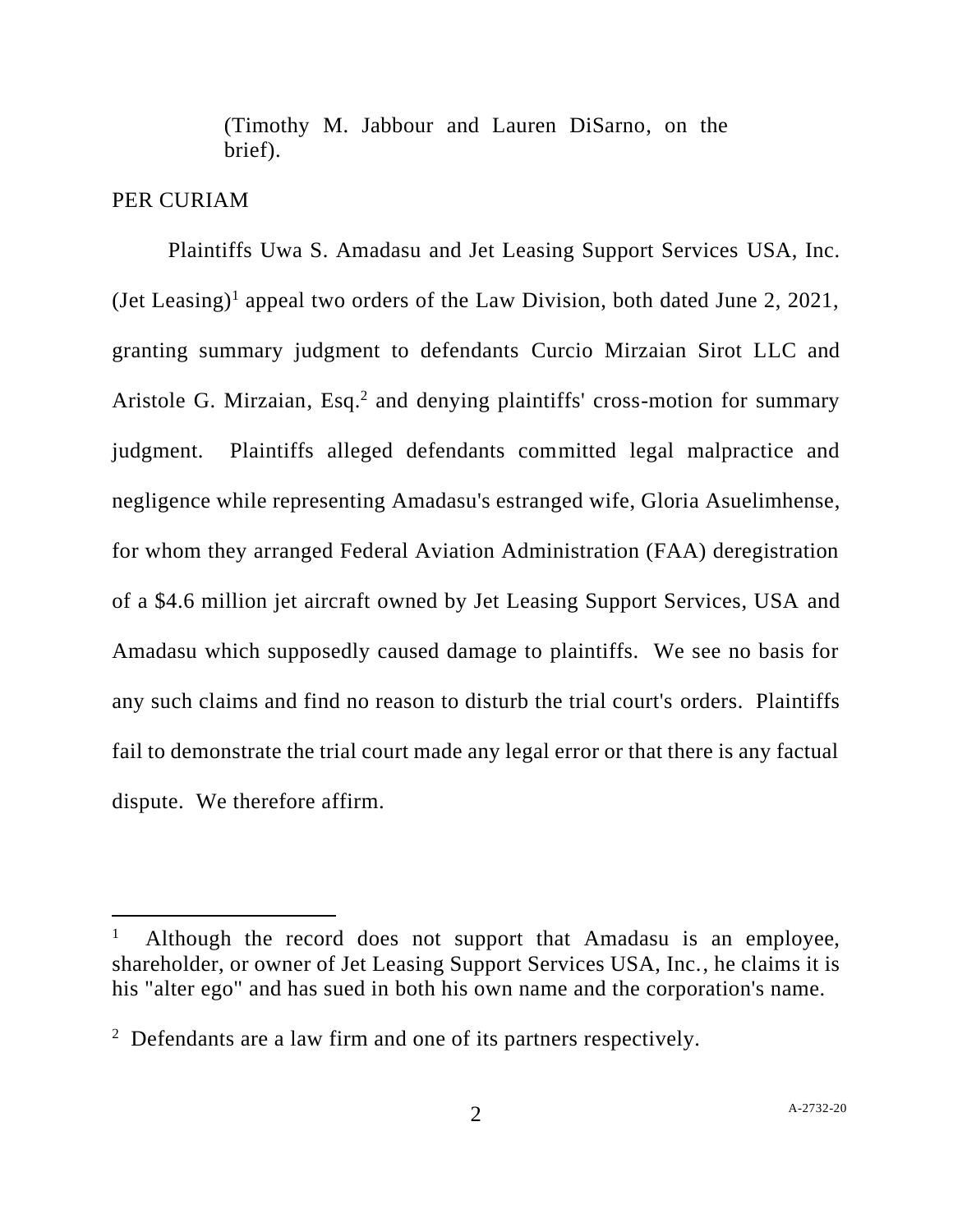I.

In February 2016, Asuelimhense retained defendants to provide her legal services. Among these services was a request by Asuelimhense to aid her in deregistering a Bombardier Challenger 604 jet aircraft with the FAA. In connection with the deregistration process, defendants obtained an FAA Aircraft Bill of Sale, indicating that the registered owners of the subject aircraft were Jet Leasing and Amadasu.<sup>3</sup>

In furtherance of the deregistration, defendants prepared a document entitled "Unanimous Written Consent" dated September 17, 2016, signed by Asuelimhense, as sole shareholder of Jet Leasing and appointing her as a director of the corporation. To complete the deregistration process, defendants were advised that the FAA deregistration documents needed the signature of the registered owners, Jet Leasing and Amadasu. Asuelimhense, in her capacity as director and sole shareholder of Jet Leasing, executed the deregistration request on behalf of the entity. Amadasu was asked by Asuelimhense to execute the document and did so. Asuelimhense then provided the fully executed

<sup>&</sup>lt;sup>3</sup> The purchase agreement for the aircraft at issue was executed on May 11, 2013, by Asuelimhense as the representative of Jet Leasing. While the record supports that Amadasu may be, or may have been, an owner of the aircraft, there is nothing to support the contention that he was a buyer of the aircraft.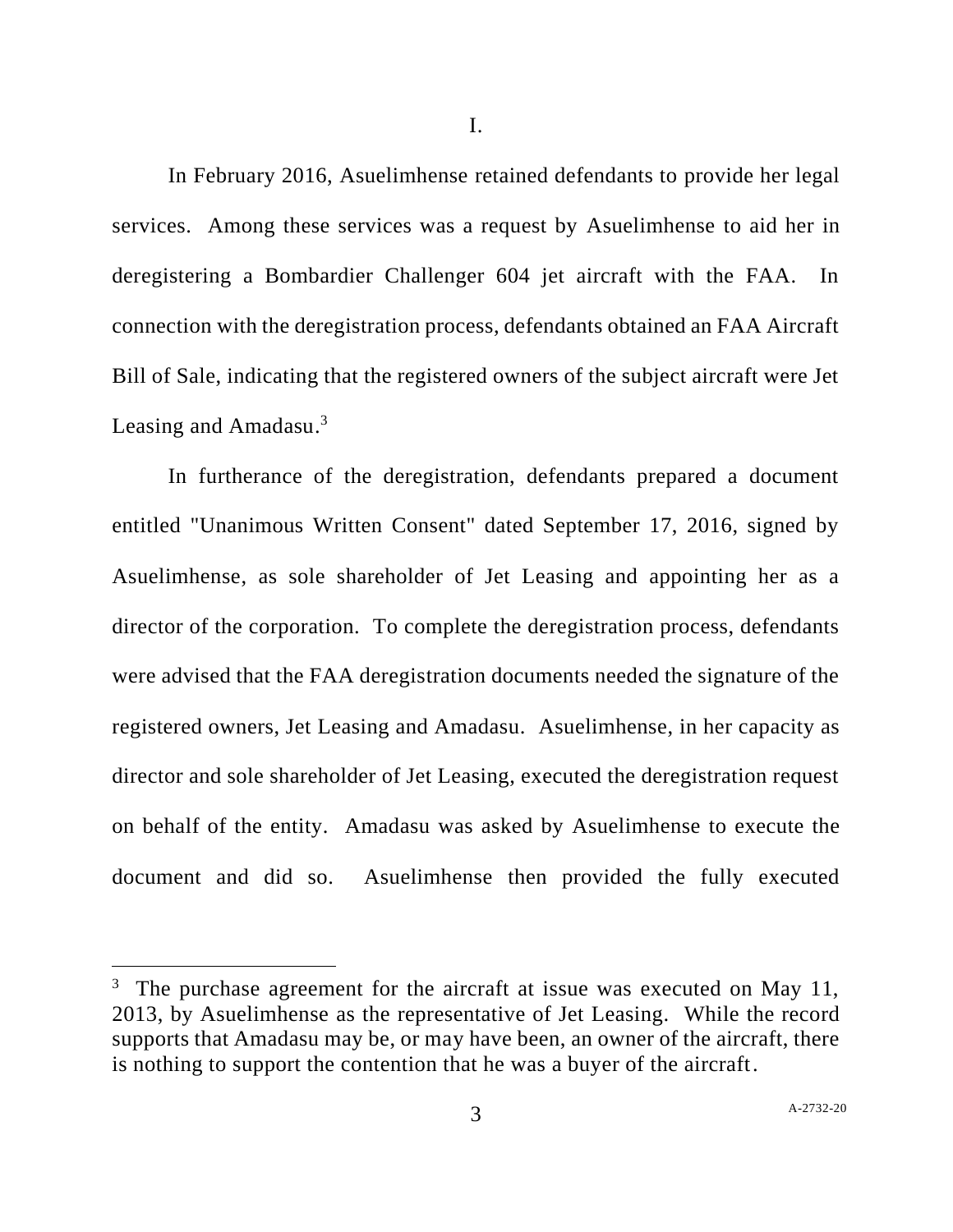deregistration document to defendants with instructions that the document be submitted to the FAA to complete the deregistration process. On March 31, 2017, the deregistration request was submitted to the FAA. The aircraft was deregistered with the FAA effective, May 8, 2017. At some point thereafter, the whereabouts of the aircraft became unknown. As per the record, it is still missing and is likely outside the United States, perhaps, though not certainly, in Nigeria.<sup>4</sup>

According to the FAA, the last U.S. registered owners of the aircraft following the deregistration are Jet Leasing and Amadasu. Nothing in the record supports that ownership changed or, if it did, that the deregistration had anything to do with it. To the contrary, documents required to change ownership are different than what is required for deregistration. Defendants here did not do anything to effectuate a change in ownership of the aircraft. Even assuming

<sup>&</sup>lt;sup>4</sup> In plaintiffs' cross-motion for summary judgment they state that the aircraft was removed from the United States in 2017 after the deregistration process was complete and that to date its whereabouts are unknown. At deposition, Amadasu testified that the aircraft had never been in the United States between March 2014 and 2017, when he learned of its deregistration and that during that time it had "mostly" been in Nigeria. Later in that same deposition, he said that the aircraft may have been in the United States at "different times" that he could not specify or recall.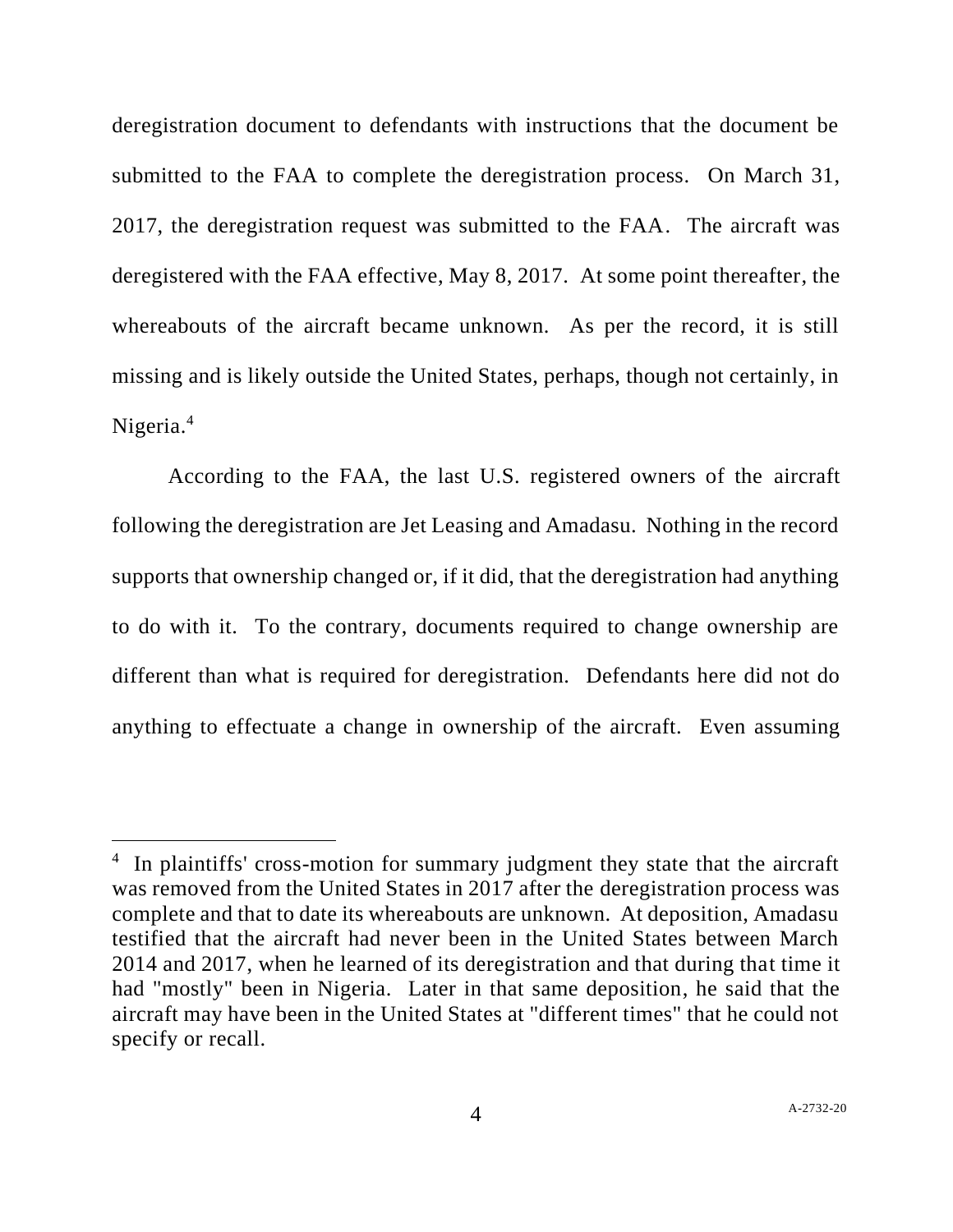Amadasu was an owner of the subject aircraft, the aircraft deregistration documents submitted by defendants to the FAA had no impact on his interest.

At no time throughout the process of aiding their client, Asuelimhense, did defendants speak to or interact with Amadasu. Nothing exists to support the existence of any attorney-client relationship. No retainer was ever executed. No other indicia of any such relationship is contained in the record. There is no evidence in the record that defendants made any representations, be they accurate, inaccurate, misleading, or otherwise, that induced, or even had the potential to induce, any reliance by Amadasu thereon. Based on the record, there is no basis for defendants to have contemplated, in any way, that the narrow task of deregistration for which they were retained to assist would induce reliance by a non-client for any purpose.

On March 8, 2018, plaintiffs filed this lawsuit. The first two counts alleged professional malpractice and negligence. An amended complaint was filed on April 27, 2018, which added a new second count for punitive damages and bumped the negligence count to the third count.<sup>5</sup> Plaintiffs generally allege that the disappearance of the aircraft, a purported change in its ownership, and

<sup>5</sup> An additional count in both complaints asserts a claim against defendant Aircraft Title Service, Inc. The claim against Aircraft Title Service, Inc., was dismissed on June 12, 2018, for lack of personal jurisdiction.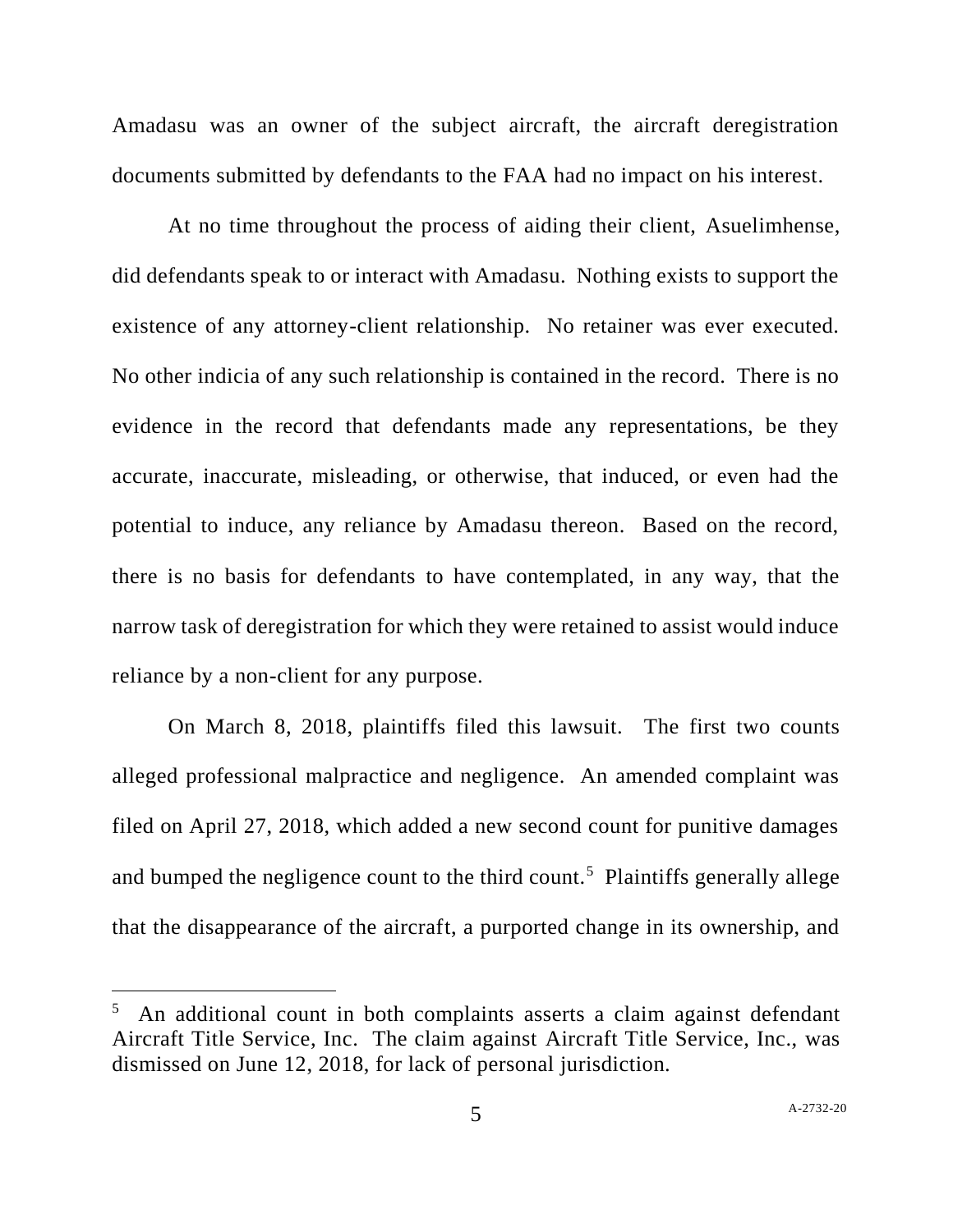all the associated financial consequences are a direct and proximate results of the defendants' actions take on behalf of their client and they are therefore liable for these losses. Defendants filed one answer to both of plaintiffs' complaints on June 22, 2018.

After discovery was complete, defendants filed a motion for summary judgment. Plaintiffs opposed the motion and filed a cross motion for summary judgment. The trial court heard oral argument on June 2, 2021, and immediately thereafter issued its oral opinion and entered the two orders at issue in this appeal.

The trial court found that there were no genuine issues of material fact; that there was no proof of an attorney-client relationship; that absent an attorneyclient relationship no duty was owed by defendants to plaintiffs; and absent a duty, no claim could be sustained. The trial court further concluded that defendants had no cause to have foreseen that any person other than their client would rely on their work and that the showing required to maintain a claim for punitive damages was not met if for no other reason than the fact that the alleged negligence and malpractice claims could not be proven on the record at issue.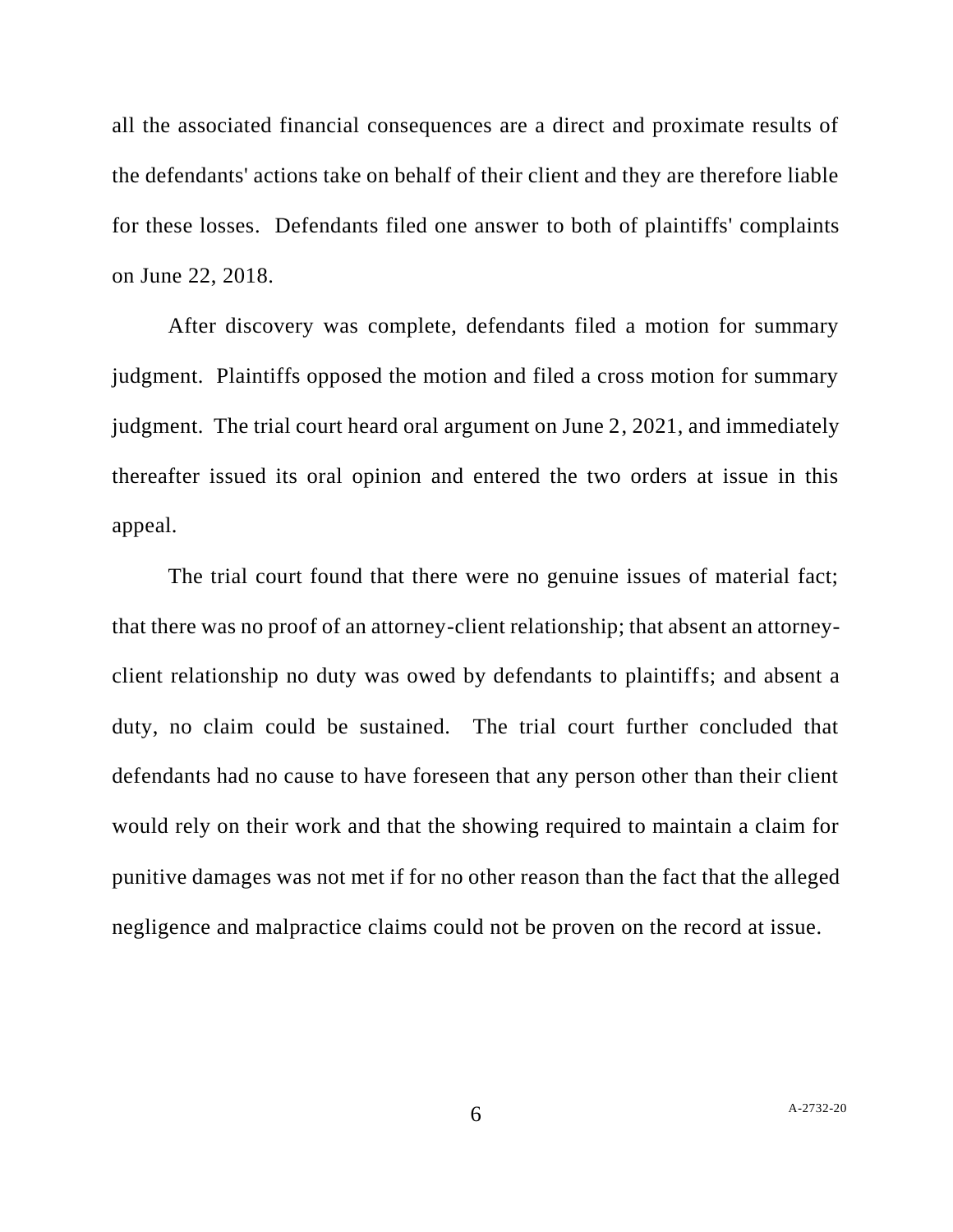On appeal, plaintiffs broadly argue that the trial court erred in granting defendants' summary judgment motion as to the negligence and legal malpractice counts and further erred in denying the cross-motion. We disagree.

### II.

"Because these matters were adjudicated by way of summary judgment, our review is based upon the same standard which bound the motion judge. In the absence of any genuine issues of material fact, we must determine whether the judge's legal conclusions are correct." Seaview Orthopaedics ex rel. Frances Fleming v. Nat'l Healthcare Res., Inc., 366 N.J. Super. 501, 505 (App. Div. 2003). This de novo review requires that we consider, as the motion judge did, "whether 'the competent evidential materials presented, when viewed in the light most favorable to the non-moving party, are sufficient to permit a rational factfinder to resolve the alleged disputed issue in favor of the non-moving party.'" Holmes v. Jersey City Police Dep't, 449 N.J. Super. 600, 602-03 (App. Div. 2017) (citation omitted) (quoting Brill v. Guardian Life Ins. Co. of Am., 142 N.J. 520, 540 (1995)). "If there is no genuine issue of material fact, we must then 'decide whether the trial court correctly interpreted the law.'" DepoLink Ct. Reporting & Litig. Support Servs. v. Rochman, 430 N.J. Super. 325, 333 (App. Div. 2013) (quoting Massachi v. AHL Servs., Inc., 396 N.J. Super. 486, 494 (App. Div. 2007)). In undertaking our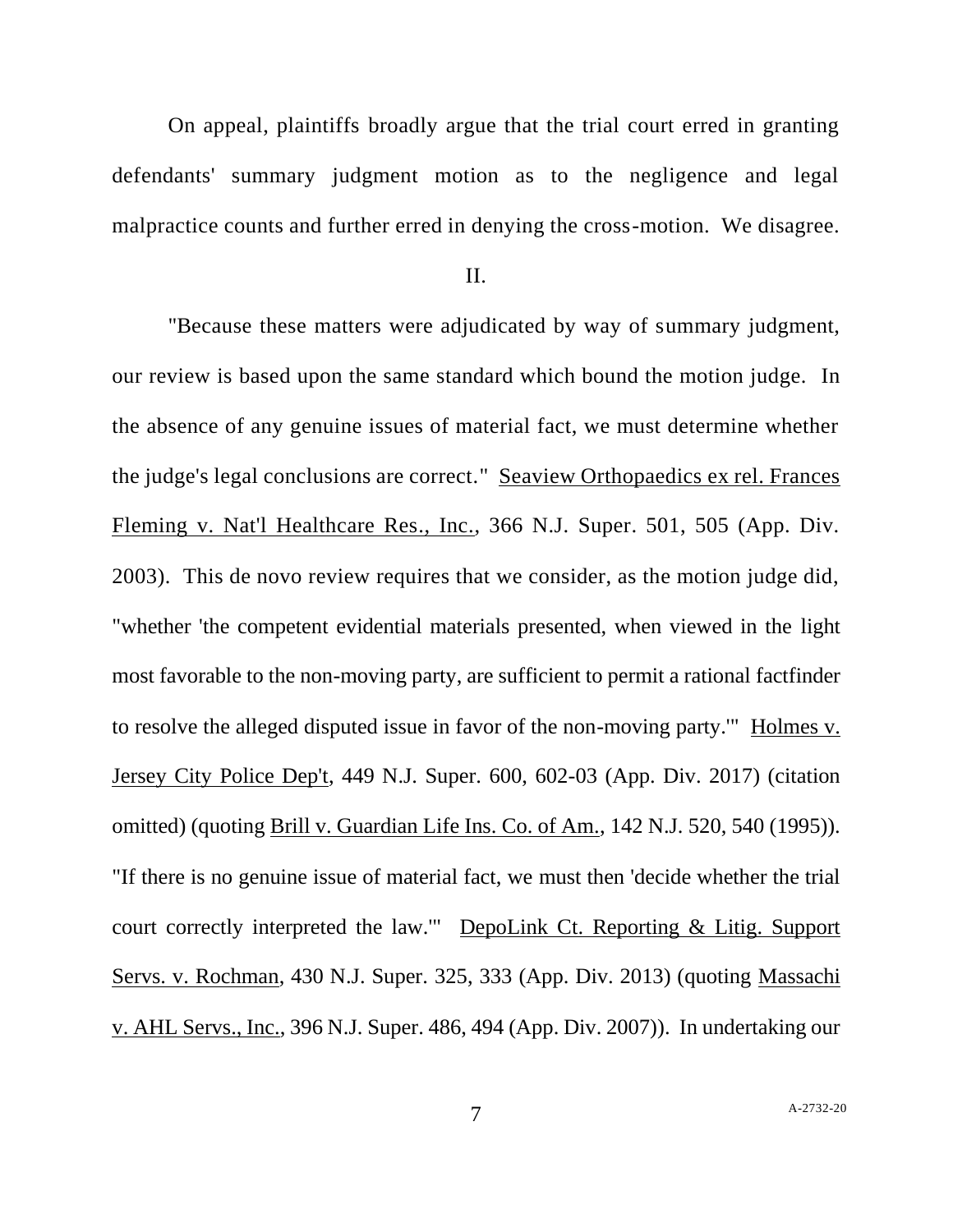de novo review, we accord no deference to the trial judge's legal conclusions. Nicholas v. Mynster, 213 N.J. 463, 478 (2013).

The parties conceded before the trial court that the matter was ripe for summary judgment, the motion judge agreed, and we are likewise satisfied that there are no material factual disputes. The issues raised on appeal require that we, like the trial court, simply apply well-established principles of law to the facts before us for the purpose of reaching a purely legal conclusion.

Application of this standard of review, on this record, leads us to the same conclusion as the trial court. It is undisputed that defendants never had any sort of lawyer-client relationship with plaintiffs. There is no record evidence that plaintiffs were ever induced to rely upon, or ever actually did rely upon, anything said or done by the defendant. The FAA deregistration process had no effect on the ownership of the aircraft. Any argument to the contrary is unsupported by the record. Defendants had nothing to do with the aircraft after its deregistration by the FAA. Plaintiffs have no proof of damages under any view of the evidence. The trial court correctly noted that plaintiffs' response to defendants' statement of undisputed material facts and its own statements of fact were almost entirely without support in the record.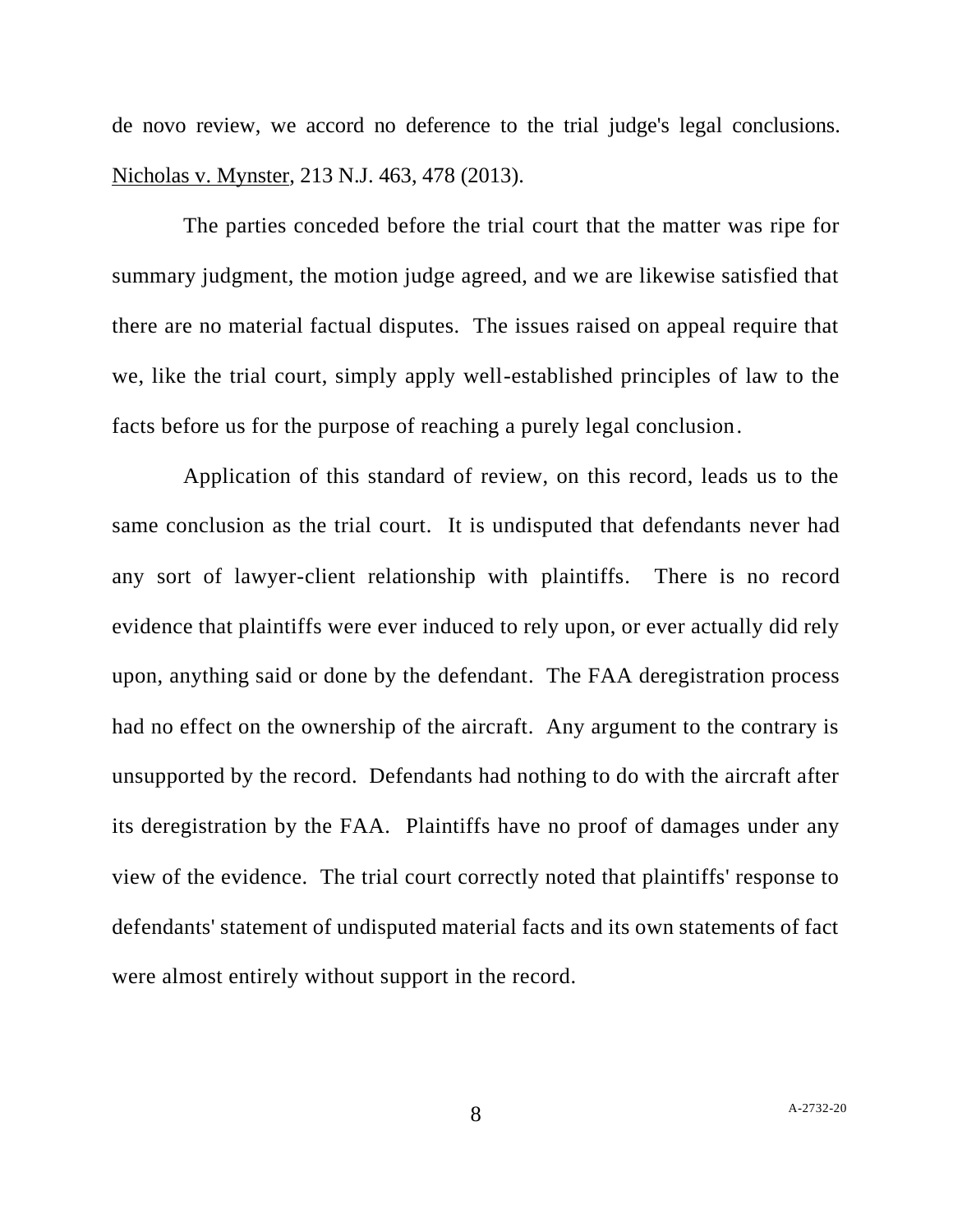All of this leads to a single conclusion: plaintiffs' claims are without basis in law and were properly dismissed.

### III.

We begin our review by noting the interconnection between the two causes of action against defendants: negligence and legal malpractice. A legalmalpractice action derives from the tort of negligence. Grunwald v. Bronkesh, 131 N.J. 483, 492 (1993). For either cause of action to be cognizable, defendant must owe a duty to plaintiffs be it a general duty of care, or a professional duty. In this case there is proof of neither.

### Negligence

To prevail on a negligence claim, "a plaintiff must establish four elements: '(1) a duty of care, (2) a breach of that duty, (3) proximate cause, and (4) actual damages.'" Townsend v. Pierre, 221 N.J. 36, 51 (2015) (quoting Polzo v. Cnty. of Essex, 196 N.J. 569, 584 (2008)). Whether a defendant owes a duty of care to another is a question of law to be determined by the trial court. Carvalho v. Toll Bros. & Devs., 143 N.J. 565, 572 (1996). If there is no duty owed, there can be no claim.

Courts must analyze a defendant's duty of care to an individual based on the totality of the circumstances, and considerations of public policy and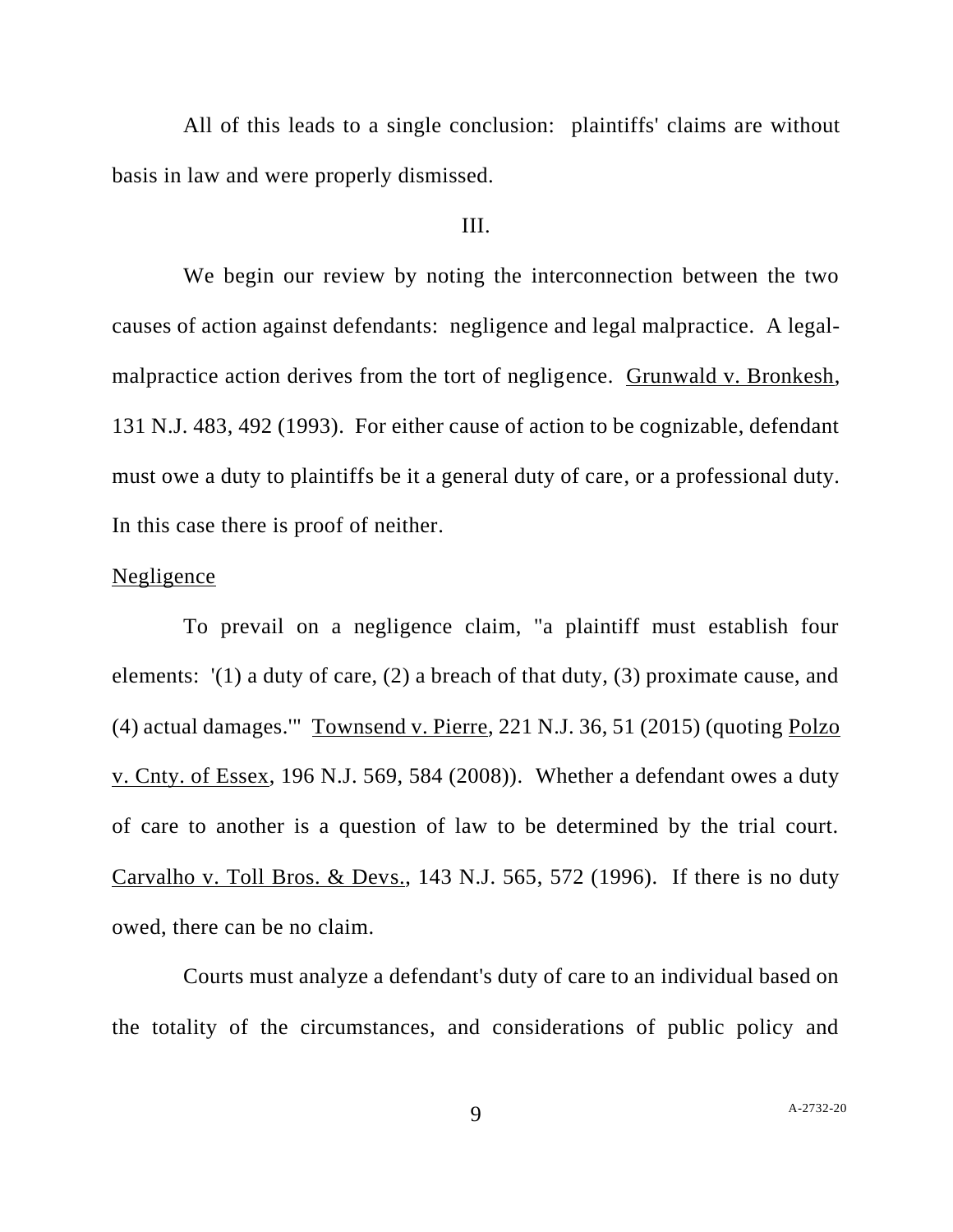fairness. Hopkins v. Fox & Lazo Realtors, 132 N.J. 426, 439 (1993); see also Acuna v. Turkish, 192 N.J. 399, 414 (2007). There are four factors that must be analyzed when determining whether an individual owes a duty of care toward another: "the relationship of the parties[;] the nature of the attendant risk[;] the opportunity and ability to exercise care[;]" and public policy considerations. Hopkins, 132 N.J. at 439. This "analysis is both very fact-specific and principled; it must lead to solutions that properly and fairly resolve the specific case and generate intelligible and sensible rules to govern future conduct." Ibid. Whether a duty should be imposed in a particular situation "is a question of fairness and public policy. Foreseeability of injury to another is important, but not dispositive. Fairness, not foreseeability alone, is the test." Kuzmicz v. Ivy Hill Park Apts., 147 N.J. 510, 515 (1997) (citations omitted).

Imposing a duty of care "based on foreseeability alone could result in virtually unbounded liability." Est. of Desir ex rel. Estiverne v. Vertus, 214 N.J. 303, 319 (2013). While acknowledging the four-part test for determining a duty of care, our Supreme Court has "carefully refrained from treating questions of duty in a conclusory fashion, recognizing that '[w]hether a duty exists is ultimately a question of fairness.'" Id. at 322 (alteration in original) (quoting Weinberg v. Dinger, 106 N.J. 469, 485 (1987)).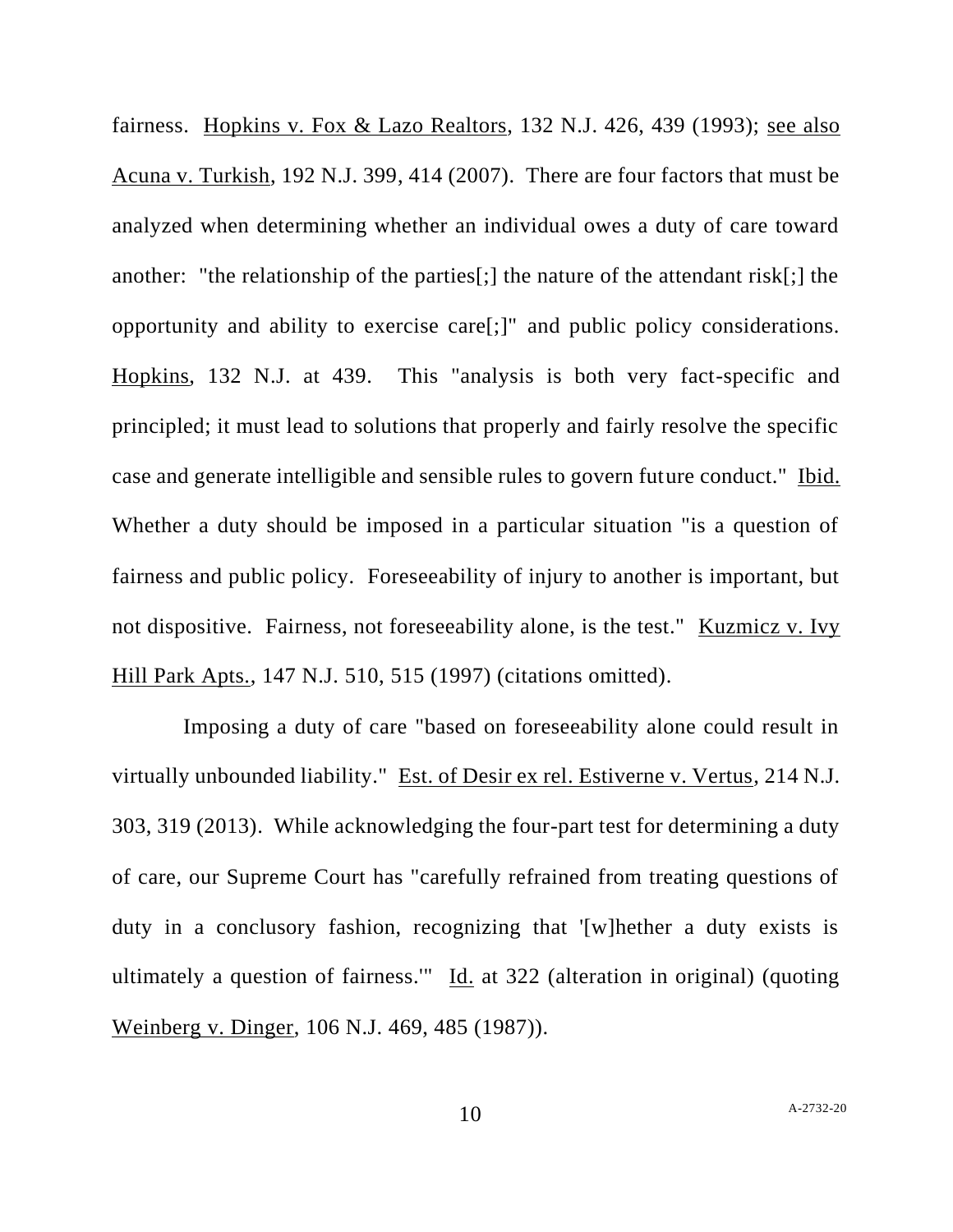In analyzing whether to impose a duty of care, appellate courts in particular must proceed with caution because any resolution of the duty analysis will apply not only in the case before it, but to all cases in the future. Hopkins, 132 N.J. at 439. In Estate of Desir, the Court wrote:

> [T]he function of the common law is not to achieve a result in a particular case, but to establish generally applicable rules to govern societal behaviors. Craft a rule that is inherently fact-specific and we risk creating an outcome that reaches only the particular circumstances and the parties before the Court . . . ; create a broadly worded duty and we run the risk of unintentionally imposing liability in situations far beyond the parameters we now face.

[214 N.J. at 323.]

Plaintiffs here appear to be asking the court to impose a fact-specific duty of care, given that there is no relationship between the parties. Without exactly saying so, plaintiffs, by virtue of how they have presented their negligence claim, and how they have presented their motion for summary judgment, seem to be arguing that the facts of this case somehow support a finding that it was foreseeable that defendants' legal work on behalf of their client, Asuelimhense, would, or could, cause economic harm to plaintiffs. This theory lacks any sort of evidence to support it. There is no history of the parties interacting and there is no proof that plaintiffs' alleged interest in the aircraft has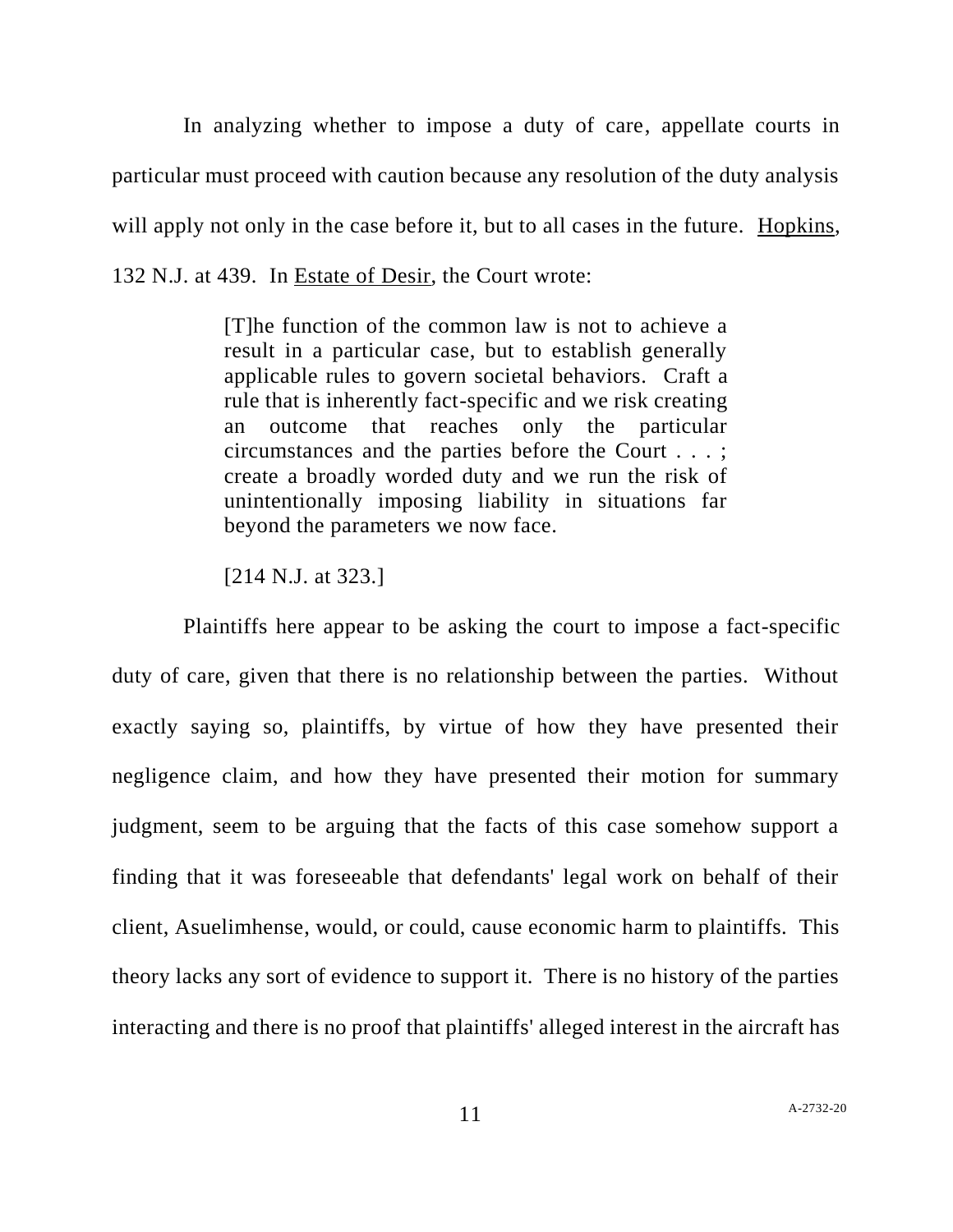been harmed by anything done by defendants; indeed, there is barely proof of any harm at all other than Amadasu's testimony.

In analyzing the duty factors under Hopkins, there was no relationship between the parties. The fact that defendant represented Amadasu's spouse, Asuelimhense, in deregistering an aircraft that her company owned with him, a transaction he signed off on, does not create a relationship between plaintiffs and defendants. Nor could defendants have foreseen what plaintiffs allege, namely that Asuelimhense might somehow impair Amadasu's interest in the aircraft at issue, when no aspect of the deregistration process was in any way connected to the tile or ownership of the aircraft, a wholly separate process.

In a similar vein, the ability and opportunity to exercise care in this case is at best vague if not outright impossible. This is an unusual scenario. Lawyers represented a client who obtained written consent from the co-owner of an aircraft to deregister it. The co-owner, Amadasu, now claims that the lawyers' client, his spouse, has absconded with the aircraft and demands the lawyers be held accountable. Nothing the lawyers did changed the degree of control over the aircraft by their client or Amadasu. Neither did the lawyers do anything to change who owned the aircraft. That their client might go missing with the aircraft was no more or less likely before the lawyers' involvement than after.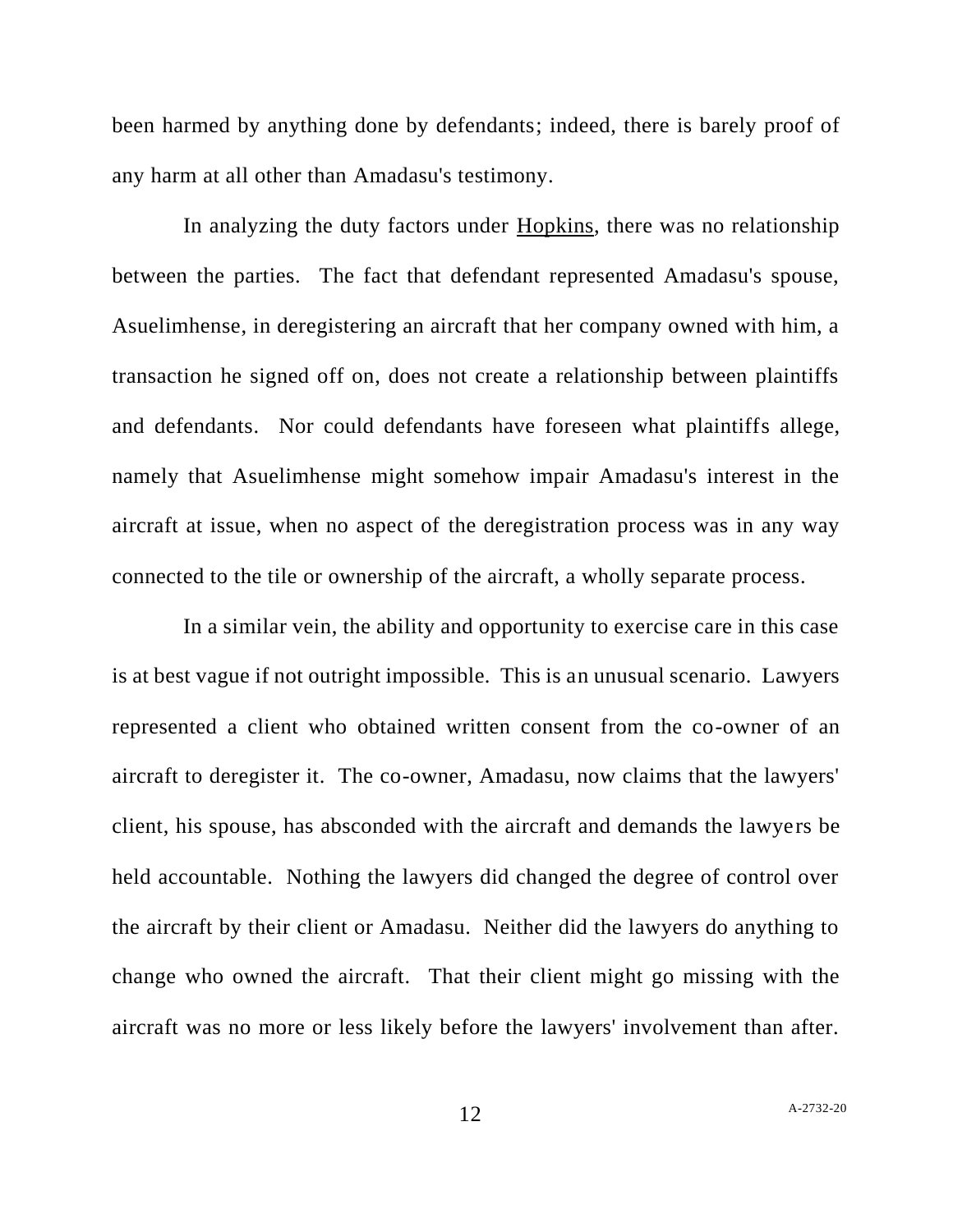Moreover, if Amadasu was concerned about the effect deregistration might on have on the possibility of his wife absenting herself with the aircraft he need not have executed the deregistration documents as he did.<sup>6</sup>

Contrary to Amadasu's assertions, there was no reason for defendants to contact him in connection with the deregistration of the aircraft. They were not acting on his behalf and they relied, as they were entitled, upon the information provided to them by their client. As noted by the trial court in its oral opinion, "all the defendants did was notify Asuelimhense that the deregistration paperwork required the signature of the purported owners of the aircraft." The possibilities related to defendants' ability and opportunity to exercise care in this case are so far-flung "as to make identification of the duty impossible." Est. of Desir, 214 N.J. at 325.

We discern no broad public interest identified in this case. Nothing in this record supports any claim that defendants either acted or failed to act in any manner that resulted in plaintiffs' claimed economic injuries. Analyzing the undisputed facts of the transaction under the totality of the circumstances does not require the imposition of any new or expanded duty of care. The trial court

<sup>6</sup> Amadasu acknowledged his signature at deposition, though he could not specifically recall signing the document.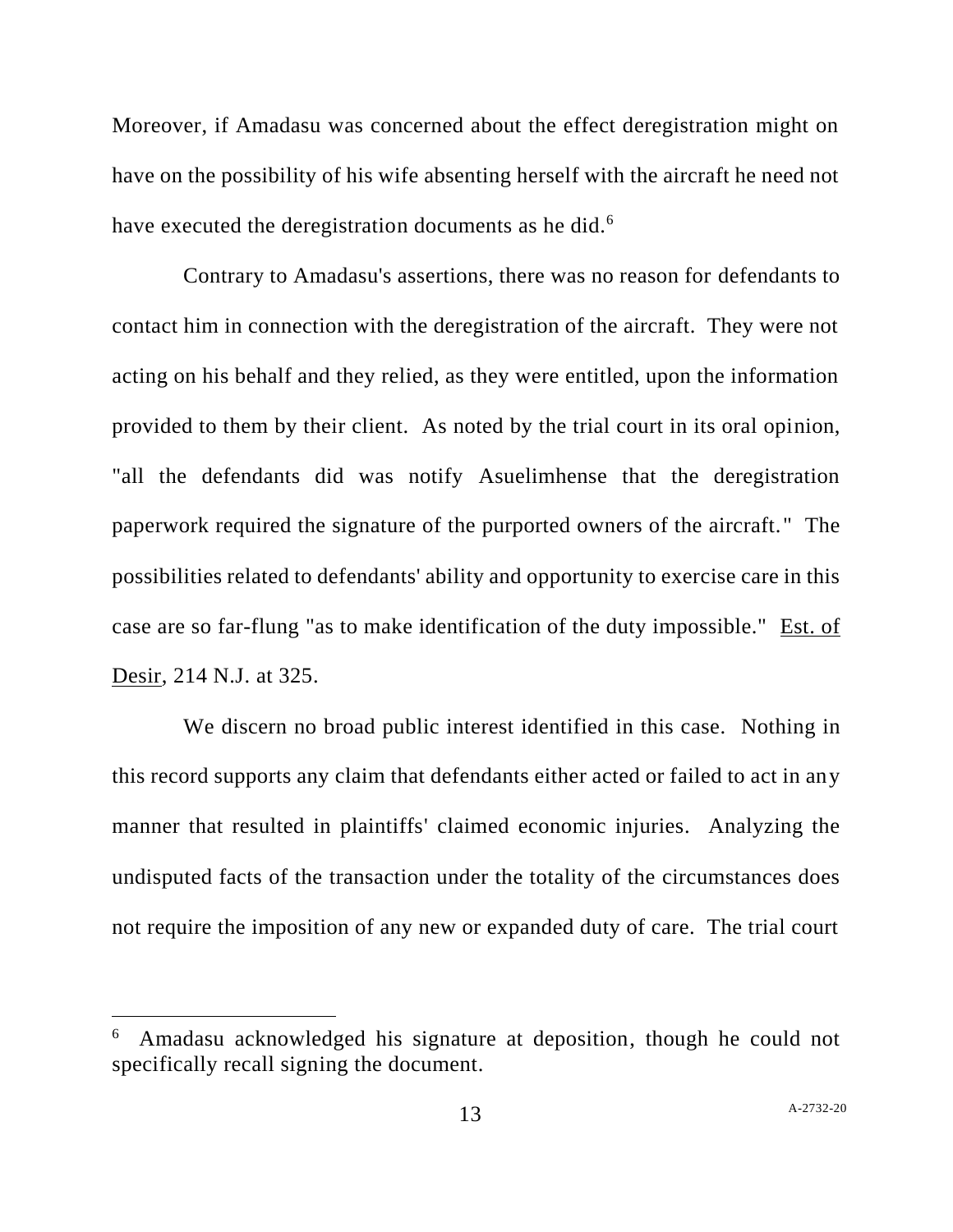correctly determined that the negligence claim should be dismissed as a matter of law.

# Legal Malpractice

### A. Duty owed to a client

"Legal malpractice is negligence relating to an attorney's representation of a client." Sommers v. McKinney, 287 N.J. Super. 1, 9 (App. Div. 1996). A legal malpractice action accrues when an attorney's breach of professional duty proximately causes a plaintiff's damages. Gautam v. DeLuca, 215 N.J. Super. 388, 397 (App. Div. 1987). Thus, without there being a professional duty to breach, no cause of action may lie.

In order to establish legal malpractice, a plaintiff must demonstrate three elements: "(1) the existence of an attorney-client relationship creating a duty of care by the defendant attorney; (2) the breach of that duty by the defendant; and (3) proximate causation of the damages claimed by the plaintiff." McGrogan v. Till, 167 N.J. 414, 425 (2001) (citing Conklin v. Hannoch Weisman, 145 N.J. 395, 416 (1996)). As to these elements, the record is crystal clear regarding the first of them which is outcome dispositive. There was not an attorney-client relationship and, therefore, no professional duty that could be breached. Defendants were not retained by plaintiffs to perform legal services. Plaintiffs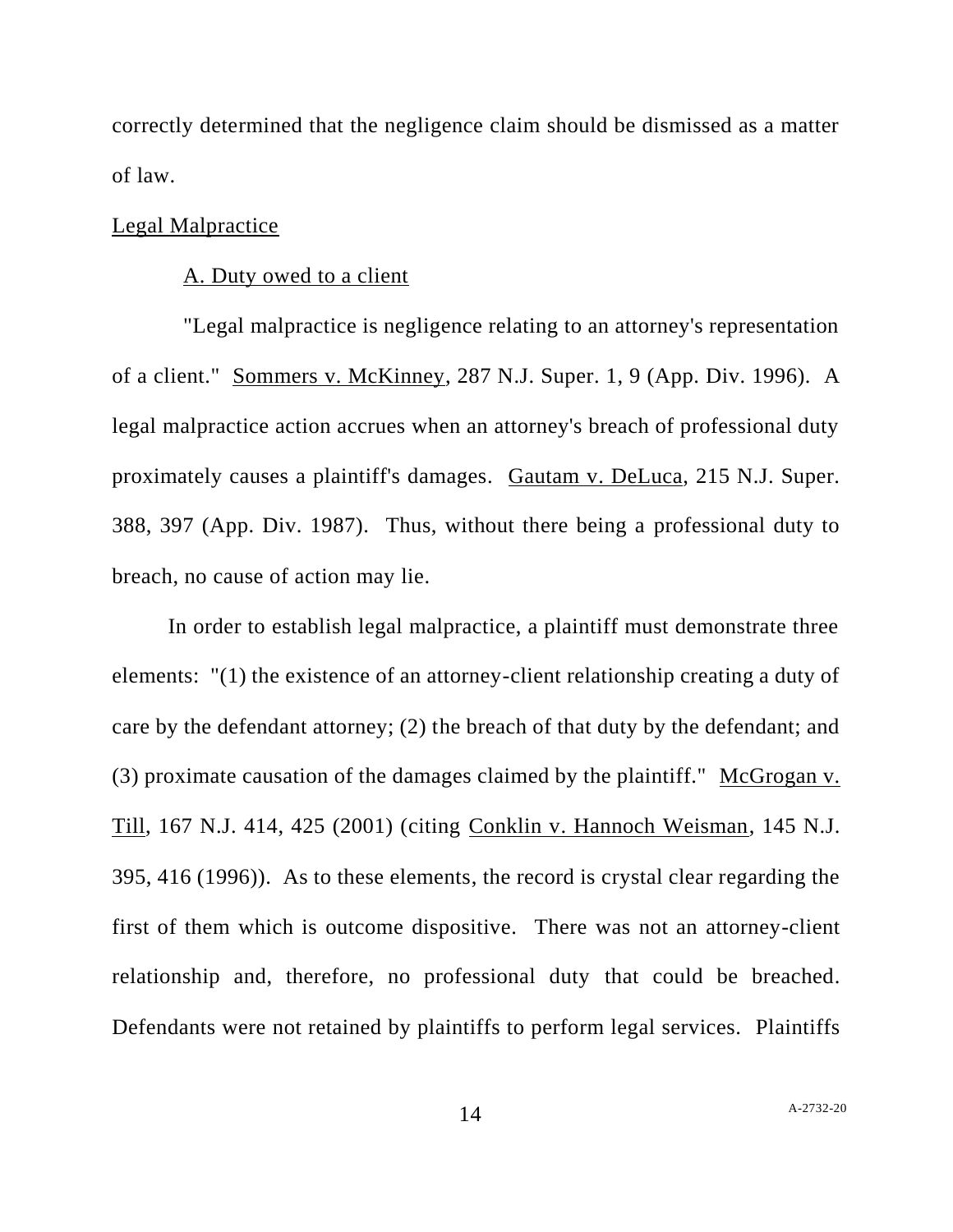and defendants never discussed representation generally or the deregistration transaction specifically. Plaintiffs proffered no evidence that defendants participated in any theft or conversion of the aircraft. Nor is there any evidence that defendants performed legal services for plaintiffs at any time ever. Defendants had no encounters with plaintiffs and received no monies from them. The record remains undisputed that Amadasu received no legal advice from defendants, nor did he expect any. The motion court properly determined there were no material facts in dispute concerning plaintiffs' legal malpractice claim and that defendants were entitled to judgment as a matter of law.

### B. Duty owed to a non-client

In Est. of Albanese v. Lolio, 393 N.J. Super. 355 (App. Div. 2007), we discussed how New Jersey law gauges the existence and extent of a duty owed by a lawyer to a non-client. We noted at the outset of our analysis that whether such a duty exists to a non-client in a given situation is a question of law, the determination of which requires that the court "balanc[e] the attorney's duty to represent clients vigorously with the duty not to provide misleading information on which third parties foreseeably will rely." Id. at 368 (alterations in the original) (citations omitted) (citing Petrillo v. Bachenberg, 139 N.J. 472, 479 (1995).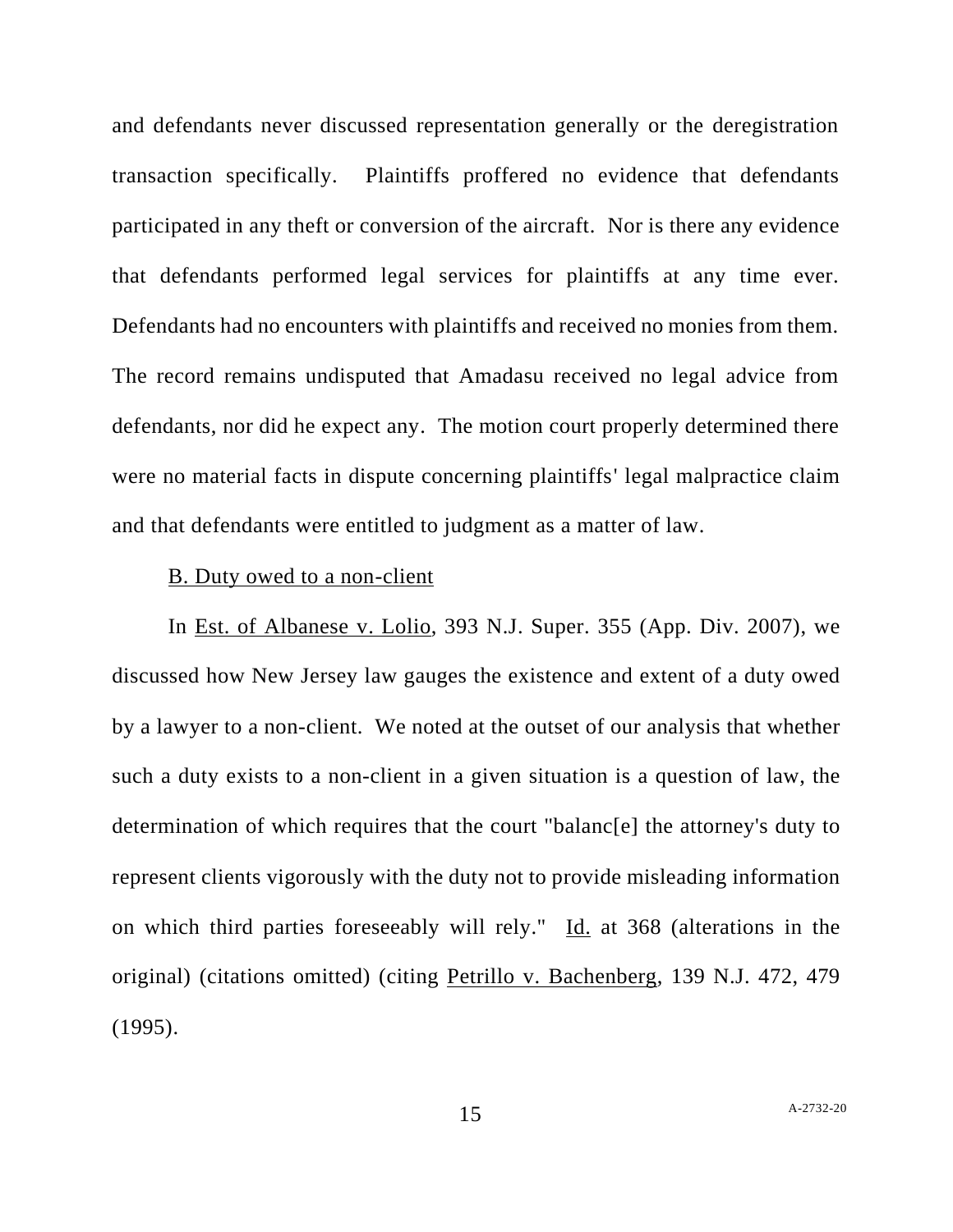We explained what was entailed in an attorney's duty of care:

The duty of care required of attorneys obligates them to use the reasonable knowledge and skill in the transaction of business which lawyers of ordinary ability and skill possess and exercise. On the one hand[,] he is not to be held accountable for the consequences of every act which may be held to be an error by the court. On the other hand, he is not immune from the responsibility, if he fails to employ in the work he undertakes that reasonable knowledge and skill exercised by lawyers of ordinary ability and skill.

[Est. of Albanese, 393 N.J. Super. at 368 (quoting Stewart v. Sbarro, 142 N.J. Super. 581, 590 (App. Div. 1976) (alteration in original)).]

We noted that "[w]hether this duty extends to non-clients is 'necessarily factdependent.'" Est. of Albanese, 393 N.J. Super. at 368 (citing Est. of Fitzgerald v. Linnus, 336 N.J. Super. 458, 467-68 (2001) (clarifying that "lawyers' duties in specific cases vary with the circumstances presented. 'What constitutes a reasonable degree of care is not to be considered in a vacuum but with reference to the type of service the attorney undertakes to perform'").

In further articulating the considerations as to the existence of a duty, we described how there need not be privity between an attorney and a non-client for a duty to attach "where the attorney had reason to foresee the specific harm which occurred." Est. of Albanese, 393 N.J. Super. at 368-69 (quoting Albright v. Burns, 206 N.J. Super. 625, 633 (App. Div. 1986)); see also Petrillo, 139 N.J. at 478.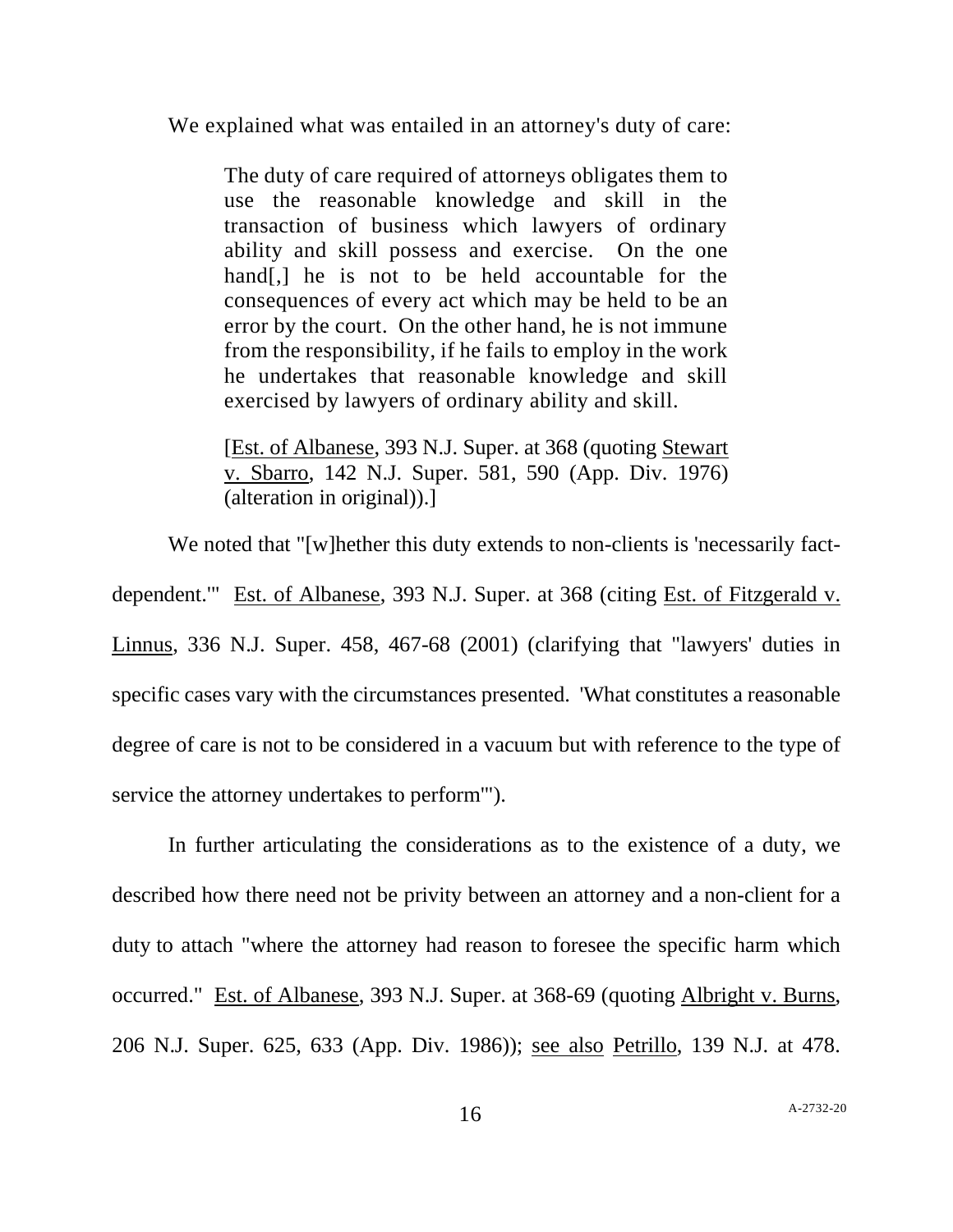Moreover, "attorneys may owe a duty of care to non-clients when the attorneys know, or should know, that non-clients will rely on the attorney's representations and the non-clients are not too remote from the attorneys to be entitled to protection." Petrillo, 139 N.J. at 483-84; see also Stewart, 142 N.J. Super. at 593.

To determine if that duty exists, a court conducts an "inquiry [that] involves a weighing of the relationship of the parties, the nature of the risk, and the public interest in the proposed solution." Barner v. Sheldon, 292 N.J. Super. 258, 267 (Law Div. 1995). The primary question in this inquiry is one of fairness. See Est. of Fitzgerald, 336 N.J. Super. at 468.

The entirety of this analytical template does not depart in significant measure from the duty analysis discussed above in the context of ordinary negligence. Thus, at the outset, in order to prove the existence of a duty owed by defendants, plaintiffs bear the burden of showing that defendants knew or should have known that they would reasonably rely upon defendants' representations and that they did in fact rely upon those representations. At times, this can be a fact question, but not in this case. Here, there is nothing in the record, at all, to support the notion of any reliance by plaintiffs no less intended or invited reliance. To the contrary, no evidence of record even remotely suggests that happened. That is to plainly say that nothing shows that defendants knew or should have known that plaintiffs would reasonably rely upon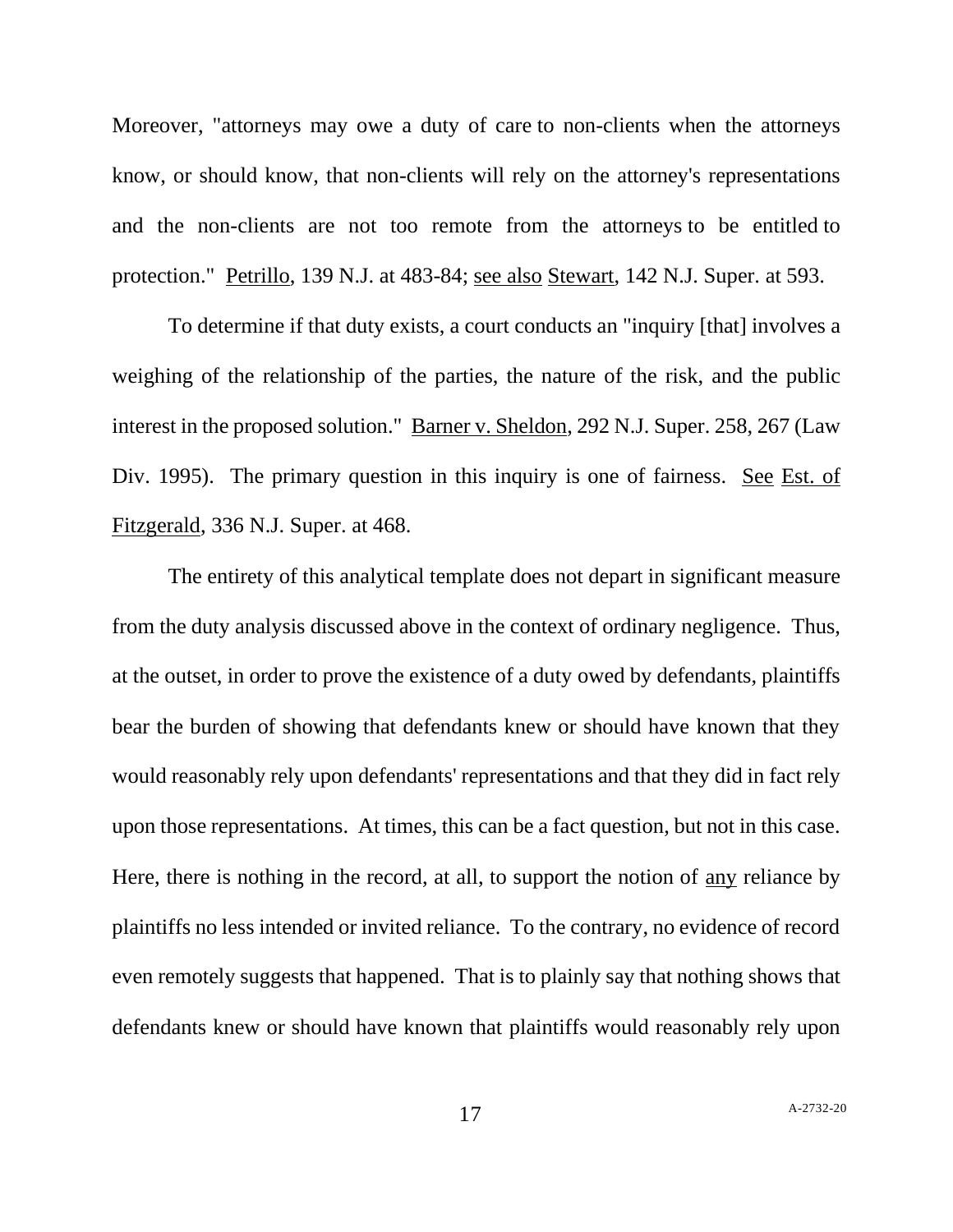their representations to their client, nor is there any evidence in the record that plaintiffs actually did so.

We agree with the trial court's view of the record on this threshold point required to establish the existence of a legal duty. There was no overture by the defendants to plaintiffs, at any time, inviting the plaintiffs to rely on anything done in connection with services provided to their client. Neither was there anything conveyed by plaintiffs, verbally, in writing, or by virtue of some action or inaction otherwise taken, that would signal plaintiffs' reliance on the work and counsel of defendants that was provided to their client. As the trial court noted in its oral ruling, "the only thing to the contrary, were after-the-fact, self-serving representations by Amadasu."

The record is clear that there were no communications whatsoever between plaintiffs and the defendants. We are satisfied that this dearth of communications of any kind, at any time, combined with the utter lack (if not impossibility) of any sort of reliance, are of sufficient collective weight so as to answer the duty question in the negative. We see nothing in the record that would give us pause on this point.

In the absence of privity, there must be some relationship between the parties. In Petrillo, our Supreme Court was clear on this point, stating "when courts relax the privity requirement, they typically limit a lawyer's duty to situations in which the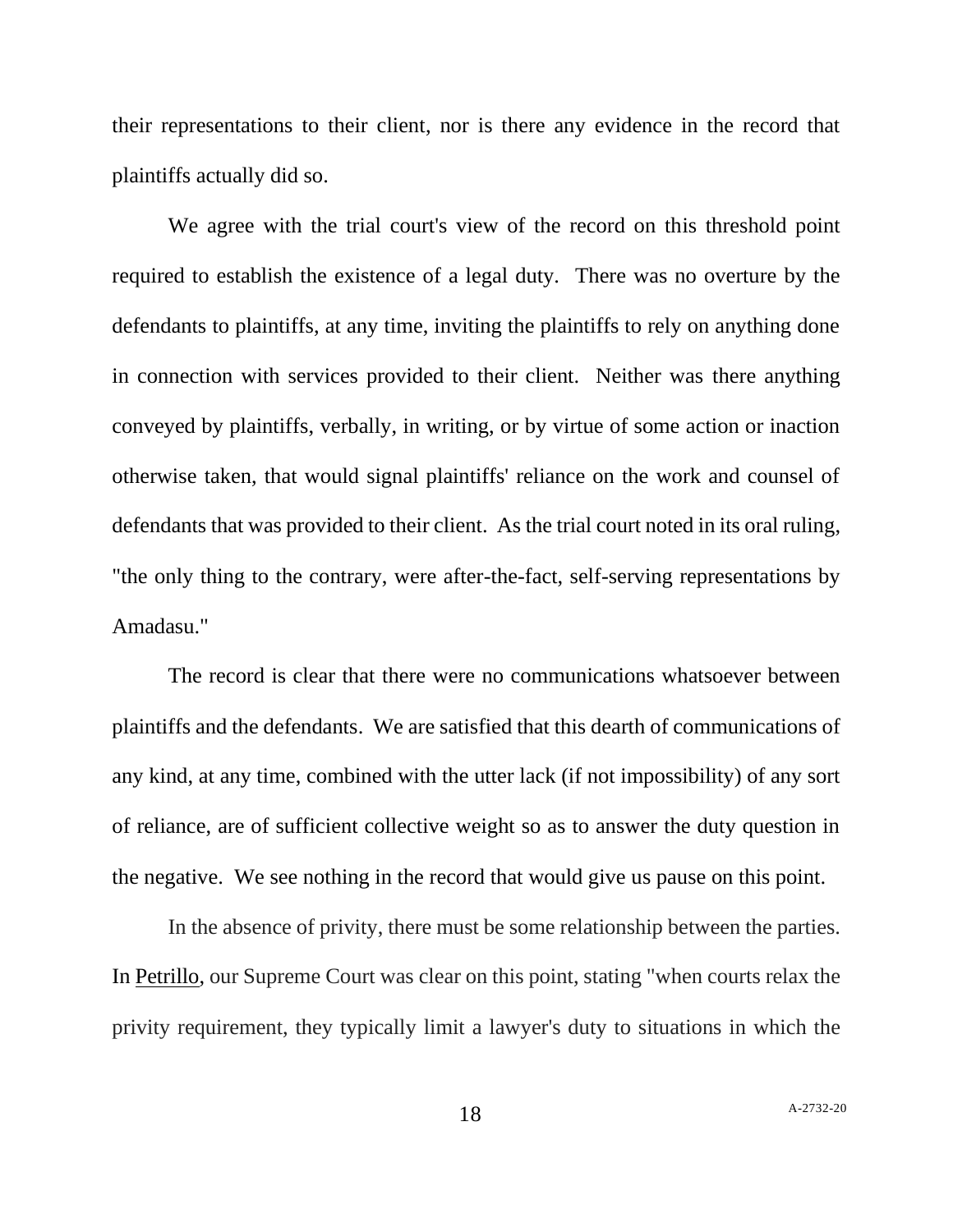lawyer intended or should have foreseen that the third party would rely on the lawyer's work." 139 N.J. at 482. In this case, there was no relationship between the parties. Without this relationship there can be neither an invitation to rely nor reliance and thus there can be no basis upon which to impose liability. Banco Popular N. Am. v. Gandi, 184 N.J. 161, 181 (2005).

In short, there are no facts in this record that would allow a finding that there existed any sort of duty running from defendants to the plaintiffs. These non-clients, while no doubt aggrieved regarding their missing airplane, are owed nothing from these defendants and the trial court correctly disposed of this claim by entering judgment on behalf of the defendants.

## IV.

Plaintiffs have appealed from the denial of their cross-motion for summary judgment. We see no merit in that appeal largely due to our agreement with the trial court that the defendants were entitled to judgment as a matter of law. In the crossmotion, plaintiffs argued that defendants deviated from accepted standards of practice and were negligent. Without legal or factual support, they further argued that there was a direct attorney-client relationship and that the duties and professional obligations attendant to such a relationship were breached by the defendants. We have addressed these very arguments in considering the appeal of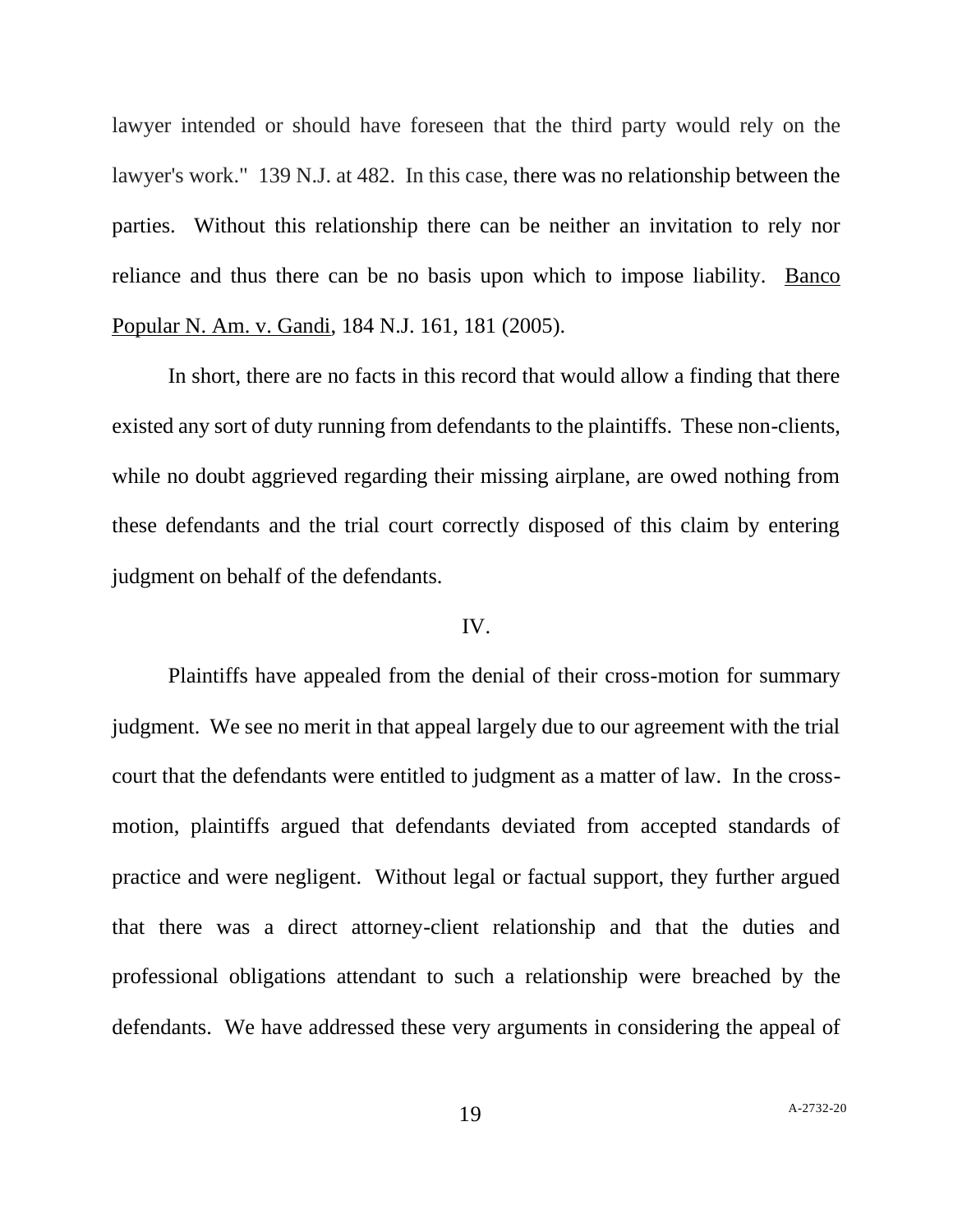the trial court's order granting defendants' motion for summary judgment which we have affirmed. For those same reasons, we find it appropriate to affirm the trial court's order. As the trial court said:

> Here . . . there was no attorney/client relationship with the defendants. The plain- -- as indicated in a retainer agreement. The plaintiff fails to present any viable - viable evidence to show that the parties entered into such a retainer agreement and it's undisputed. Nor could the plaintiff show that there was an act, word, or any identifiable manifestation by the -- by him at the moment of the deregistration process that would signify his reliance on the defendant in their professional capacity and create the relationship by the implication as indicated in case law. Thus, the parties had no attorney/client relationship and, consequently, the defendant owed no duty to the plaintiff.

### V.

The trial court order dismissed the punitive damages claim. We need not say much about this part of the order for two reasons. First of all, it is axiomatic that damages of any kind may not be recovered from a party who owes no duty to a claimant as is the case here. While a demand for punitive damages is often included in a separate count, as opposed to merely within an ad damnum clause, it is not a separate cause of action; rather it is a form of compensation demanded for the supposed wrong committed. Entitlement to punitive damages turns on a number of factors but most significantly, and fundamentally, there must first be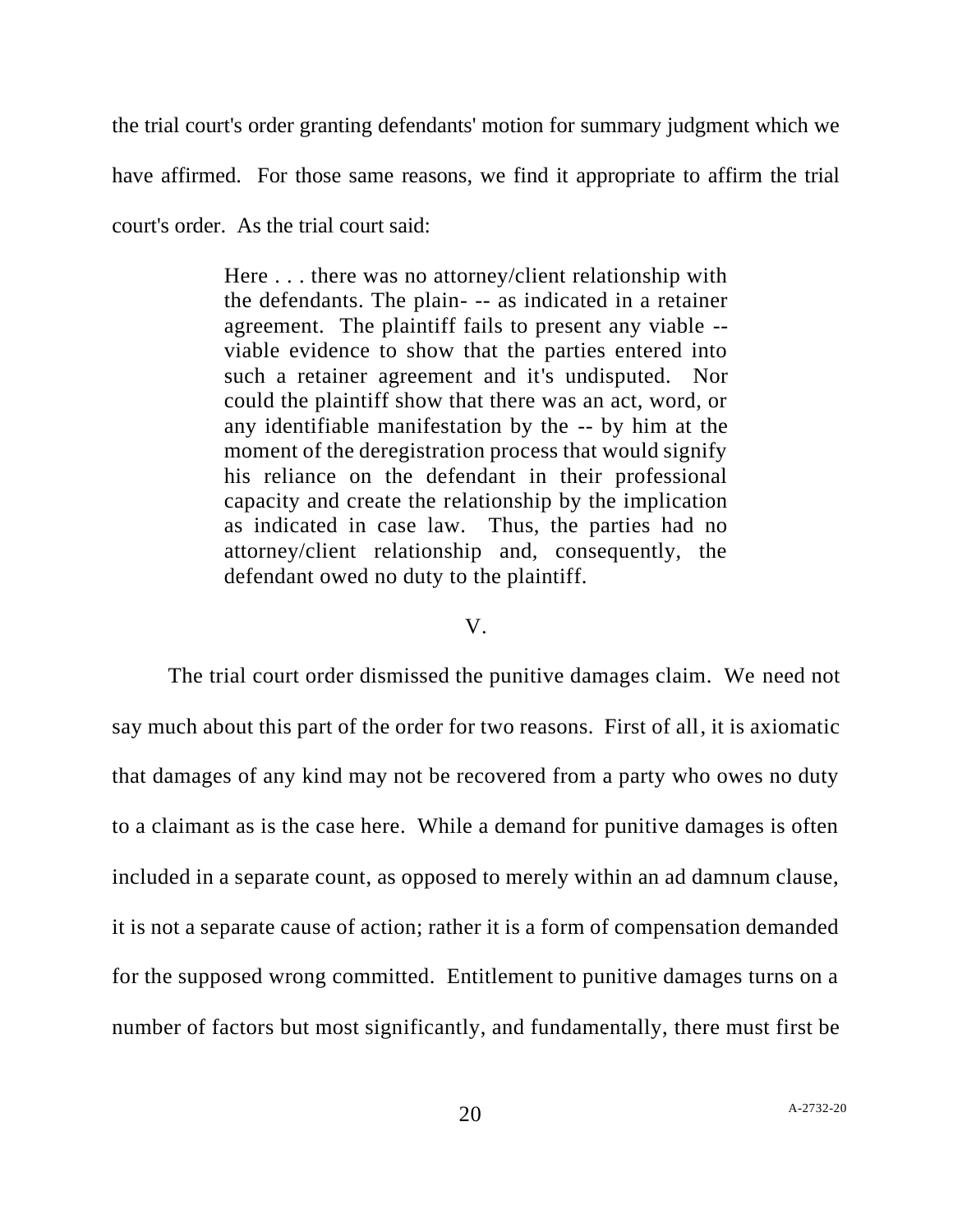a duty that has been breached. Given that we have affirmed the trial court's order and have agreed with the trial court that there was no duty owed, no damages are, or could be owed.

Secondly, while plaintiffs' notice of appeal states generally that they are appealing from both orders of the trial court, it is not at all evident that the appeal was intended to address the part of the order dismissing the punitive damages count. There is certainly no meaningful discussion of the issue in plaintiffs' brief. Indeed, the second point of plaintiffs' brief, the point which pertains to the trial court's decision on defendants' motion, is entitled, "THE TRIAL JUDGE ERRED IN GRANTING SUMMARY JUDGMENT AS TO THE NEGLIGENCE AND LEGAL MALPRACTICE CLAIMS." There is no mention of the punitive damages claim. As such, any appeal of that part of the order is deemed waived. See Telebright Corp. v. Dir., N.J. Div. of Tax'n, 424 N.J. Super. 384, 393 (App. Div. 2012) (deeming an issue waived when the brief includes no substantive argument with respect to the issue); Sklodowsky v. Lushis, 417 N.J. Super. 648, 657 (App. Div. 2011) (stating "[a]n issue not briefed on appeal is deemed waived"); Mid-Atl. Solar Energy Indus. Ass'n v. Christie, 418 N.J. Super. 499, 508 (App. Div. 2011) (declining to consider issue